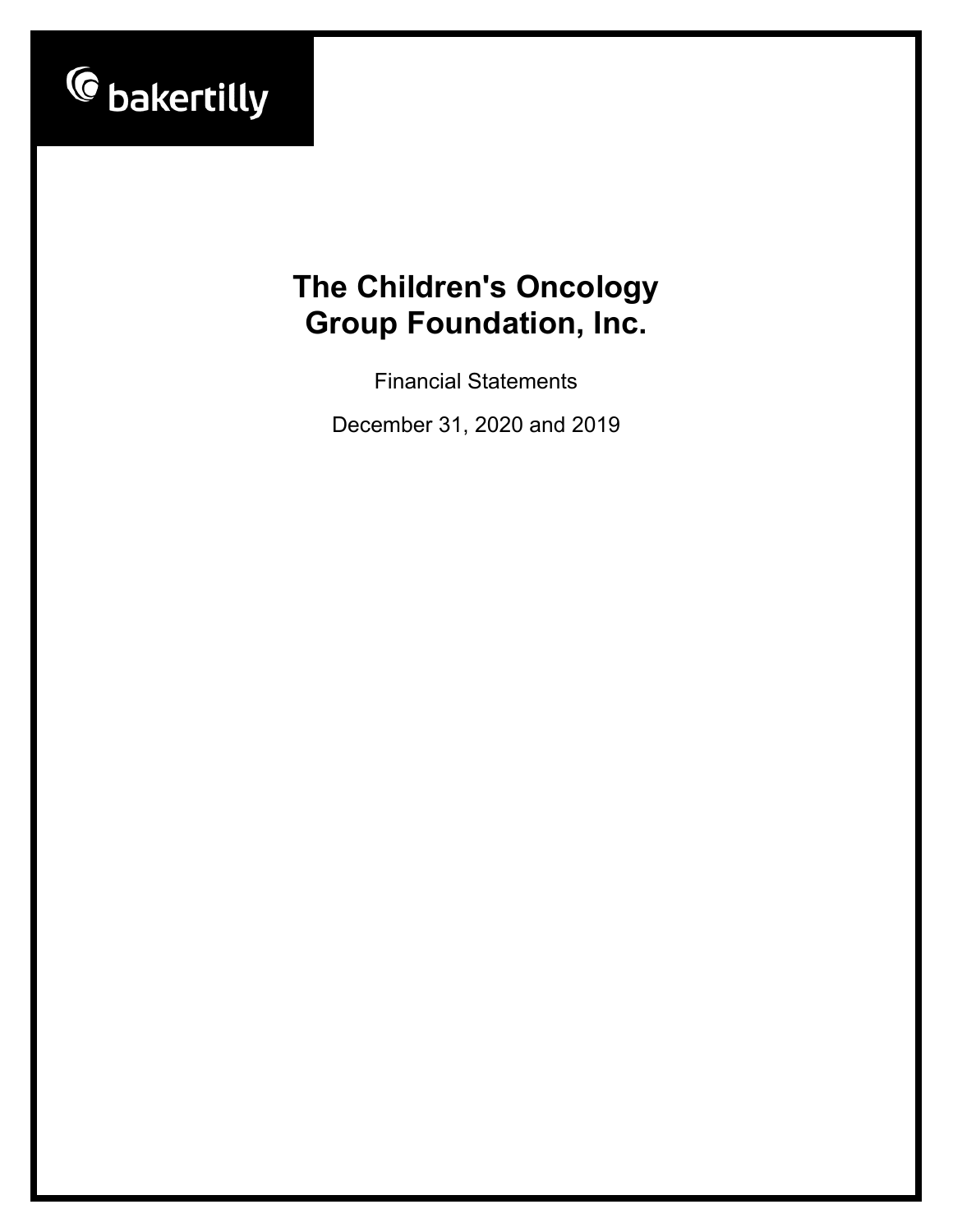Table of Contents December 31, 2020 and 2019

|                                          | <b>Page</b> |
|------------------------------------------|-------------|
| <b>Independent Auditors' Report</b>      |             |
| <b>Financial Statements</b>              |             |
| <b>Statements of Financial Position</b>  | 2           |
| <b>Statements of Activities</b>          | 3           |
| <b>Statements of Functional Expenses</b> | 5           |
| <b>Statements of Cash Flows</b>          | 6           |
| Notes to Financial Statements            |             |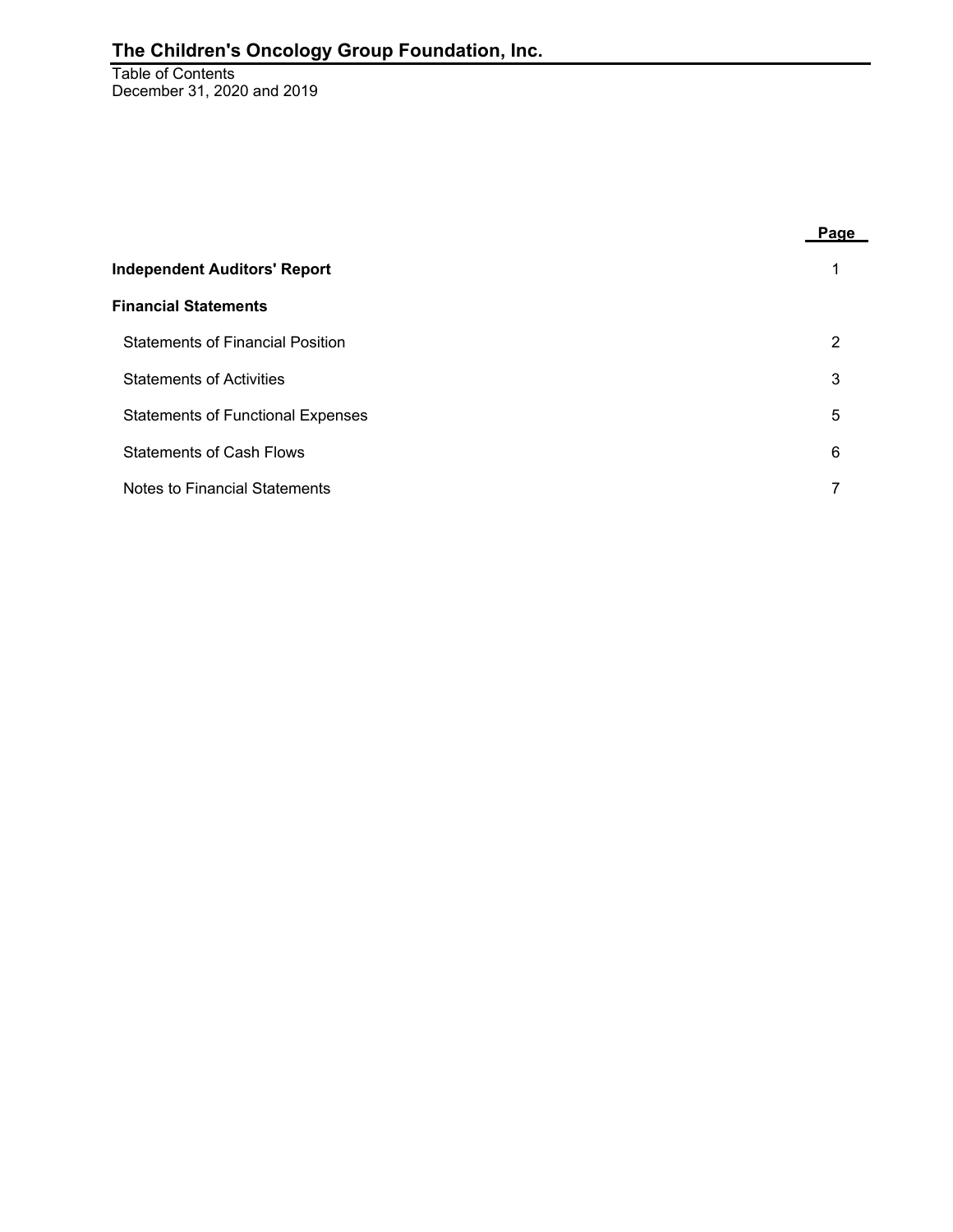

### **Independent Auditors' Report**

To the Board of Directors of The Children's Oncology Group Foundation, Inc.

#### **Report on the Financial Statements**

We have audited the accompanying financial statements of The Children's Oncology Group Foundation, Inc. (the Foundation), which comprise the statements of financial position as of December 31, 2020 and 2019, and the related statements of activities, statements of functional expenses and statements of cash flows for the years then ended, and the related notes to the financial statements.

#### *Management's Responsibility for the Financial Statements*

Management is responsible for the preparation and fair presentation of these financial statements in accordance with accounting principles generally accepted in the United States of America; this includes the design, implementation and maintenance of internal control relevant to the preparation and fair presentation of financial statements that are free from material misstatement, whether due to fraud or error.

#### *Auditors' Responsibility*

Our responsibility is to express an opinion on these financial statements based on our audits. We conducted our audits in accordance with auditing standards generally accepted in the United States of America. Those standards require that we plan and perform the audit to obtain reasonable assurance about whether the financial statements are free from material misstatement.

An audit involves performing procedures to obtain audit evidence about the amounts and disclosures in the financial statements. The procedures selected depend on the auditors' judgment, including the assessment of the risks of material misstatement of the financial statements, whether due to fraud or error. In making those risk assessments, the auditor considers internal control relevant to the entity's preparation and fair presentation of the financial statements in order to design audit procedures that are appropriate in the circumstances, but not for the purpose of expressing an opinion on the effectiveness of the entity's internal control. Accordingly, we express no such opinion. An audit also includes evaluating the appropriateness of accounting policies used and the reasonableness of significant accounting estimates made by management, as well as evaluating the overall presentation of the financial statements.

We believe that the audit evidence we have obtained is sufficient and appropriate to provide a basis for our audit opinion.

#### *Opinion*

In our opinion, the financial statements referred to above present fairly, in all material respects, the financial position of the Foundation as of December 31, 2020 and 2019, and the changes in its net assets and its cash flows for the years then ended in accordance with accounting principles generally accepted in the United States of America.

Baker Tilly US, LLP<br>Philadelphia, Pennsylvania

November 8, 2021

Baker Tilly US, LLP, trading as Baker Tilly, is a member of the global network of Baker Tilly International Ltd., the members of which are separate and independent legal entities. © 2020 Baker Tilly US, LLP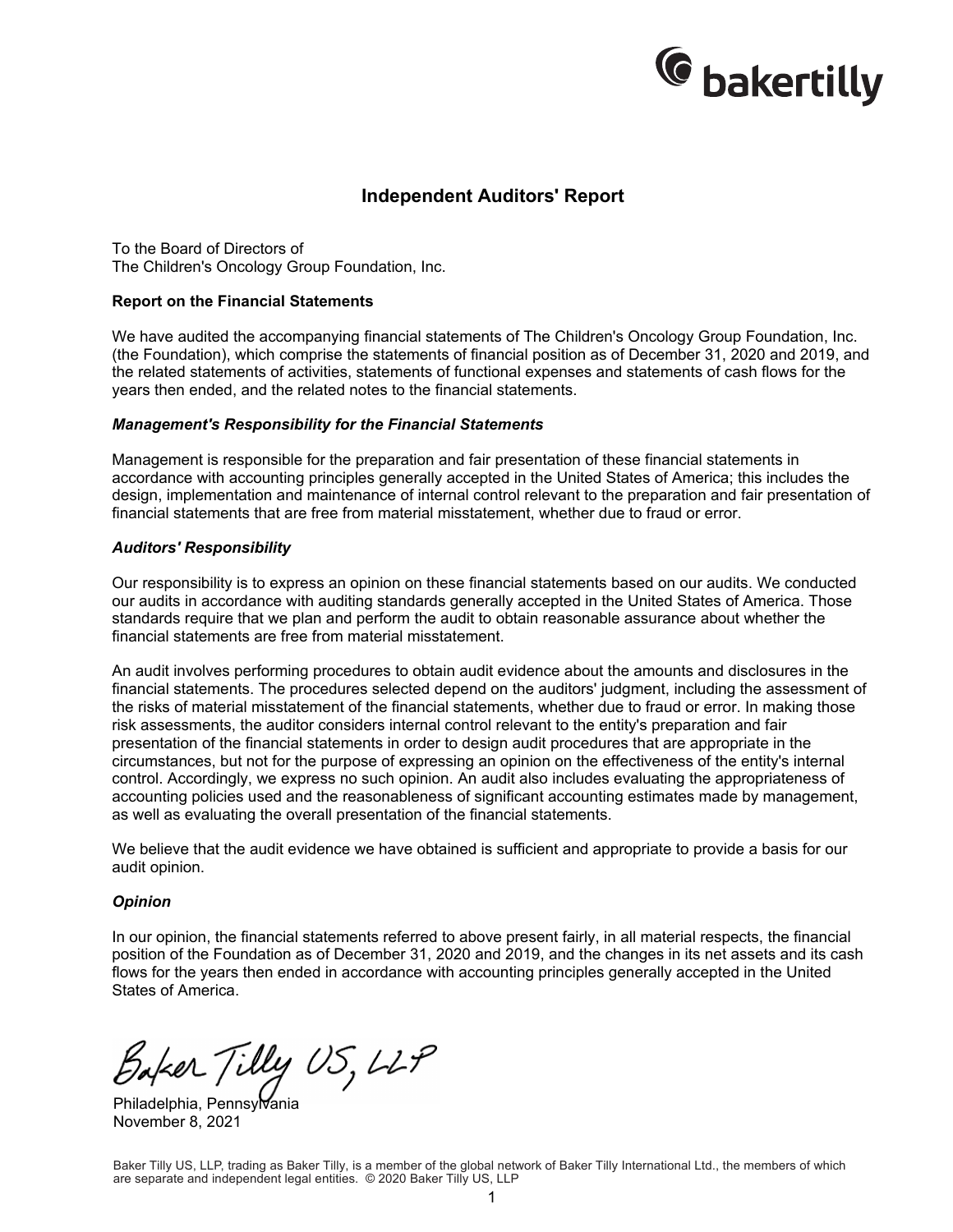Statements of Financial Position December 31, 2020 and 2019

|                                       | 2020             | 2019             |  |
|---------------------------------------|------------------|------------------|--|
| <b>Assets</b>                         |                  |                  |  |
| <b>Assets</b>                         |                  |                  |  |
| Cash and cash equivalents             | \$<br>13,474,294 | \$<br>12,955,515 |  |
| Grants and contributions receivable   | 7,440,472        | 7,577,064        |  |
| Prepaid expenses                      | 136,065          | 514,792          |  |
| <b>Total assets</b>                   | 21,050,831       | 21,047,371<br>\$ |  |
| <b>Liabilities and Net Assets</b>     |                  |                  |  |
| <b>Liabilities</b>                    |                  |                  |  |
| Accounts payable and accrued expenses | \$<br>2,834,394  | \$<br>1,029,264  |  |
| Deferred revenue                      |                  | 141,193          |  |
| <b>Total liabilities</b>              | 2,834,394        | 1,170,457        |  |
|                                       |                  |                  |  |
| <b>Net Assets</b>                     |                  |                  |  |
| Without donor restrictions            | 2,538,791        | 2,414,233        |  |
| With donor restrictions               | 15,677,646       | 17,462,681       |  |
| Total net assets                      | 18,216,437       | 19,876,914       |  |
| Total liabilities and net assets      | 21,050,831<br>\$ | \$<br>21,047,371 |  |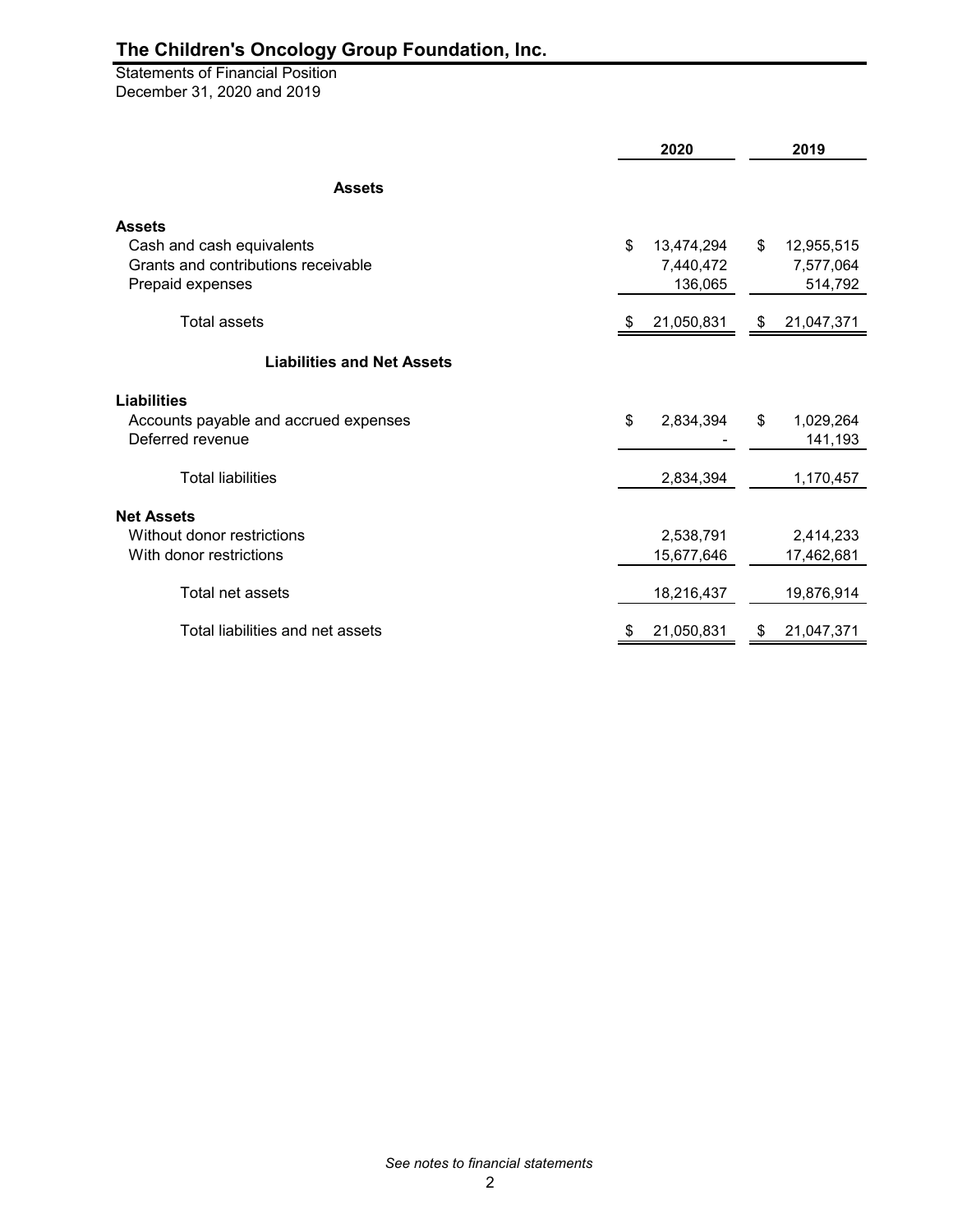### Statements of Activities

Year Ended December 31, 2020 With Comparative Totals for the Year Ended December 31, 2019

|                                          | Without<br><b>Donor</b><br><b>Restriction</b> |           | With<br><b>Donor</b><br><b>Restriction</b> | 2020<br><b>Total</b> |    | 2019<br><b>Total</b> |
|------------------------------------------|-----------------------------------------------|-----------|--------------------------------------------|----------------------|----|----------------------|
| <b>Revenues, Gains and Other Support</b> |                                               |           |                                            |                      |    |                      |
| Grants                                   | \$                                            | 2,217,771 | \$<br>4,813,242                            | \$<br>7,031,013      | \$ | 10,039,753           |
| Contributions                            |                                               | 246,316   | 305,351                                    | 551,667              |    | 411,507              |
| Conference revenue                       |                                               | 65,000    |                                            | 65,000               |    | 344,100              |
| Program service revenue                  |                                               | 2,767     |                                            | 2,767                |    | 6,426                |
| In-kind contributions                    |                                               | 18,103    |                                            | 18,103               |    | 23,636               |
| <b>Bank interest</b>                     |                                               | 388       |                                            | 388                  |    | 561                  |
| Investment income                        |                                               | 16,100    |                                            | 16,100               |    | 156,958              |
| Other income                             |                                               | 11,789    |                                            | 11,789               |    | 12,537               |
| Net assets released from restriction     |                                               | 6,903,628 | (6,903,628)                                |                      |    |                      |
| Total revenues, gains and                |                                               |           |                                            |                      |    |                      |
| other support                            |                                               | 9,481,862 | (1,785,035)                                | 7,696,827            |    | 10,995,478           |
| <b>Expenses</b>                          |                                               |           |                                            |                      |    |                      |
| Program services                         |                                               | 9,216,659 |                                            | 9,216,659            |    | 7,546,962            |
| Supporting services:                     |                                               |           |                                            |                      |    |                      |
| Management and general                   |                                               | 130,080   |                                            | 130,080              |    | 96,865               |
| Fundraising                              |                                               | 10,565    |                                            | 10,565               |    | 13,576               |
| Total supporting services                |                                               |           |                                            |                      |    |                      |
| expenses                                 |                                               | 140,645   |                                            | 140,645              |    | 110,441              |
| <b>Total expenses</b>                    |                                               | 9,357,304 |                                            | 9,357,304            |    | 7,657,403            |
| Changes in net assets                    |                                               | 124,558   | (1,785,035)                                | (1,660,477)          |    | 3,338,075            |
| <b>Net Assets, Beginning</b>             |                                               | 2,414,233 | 17,462,681                                 | 19,876,914           |    | 16,538,839           |
| <b>Net Assets, Ending</b>                | \$                                            | 2,538,791 | \$<br>15,677,646                           | \$<br>18,216,437     | \$ | 19,876,914           |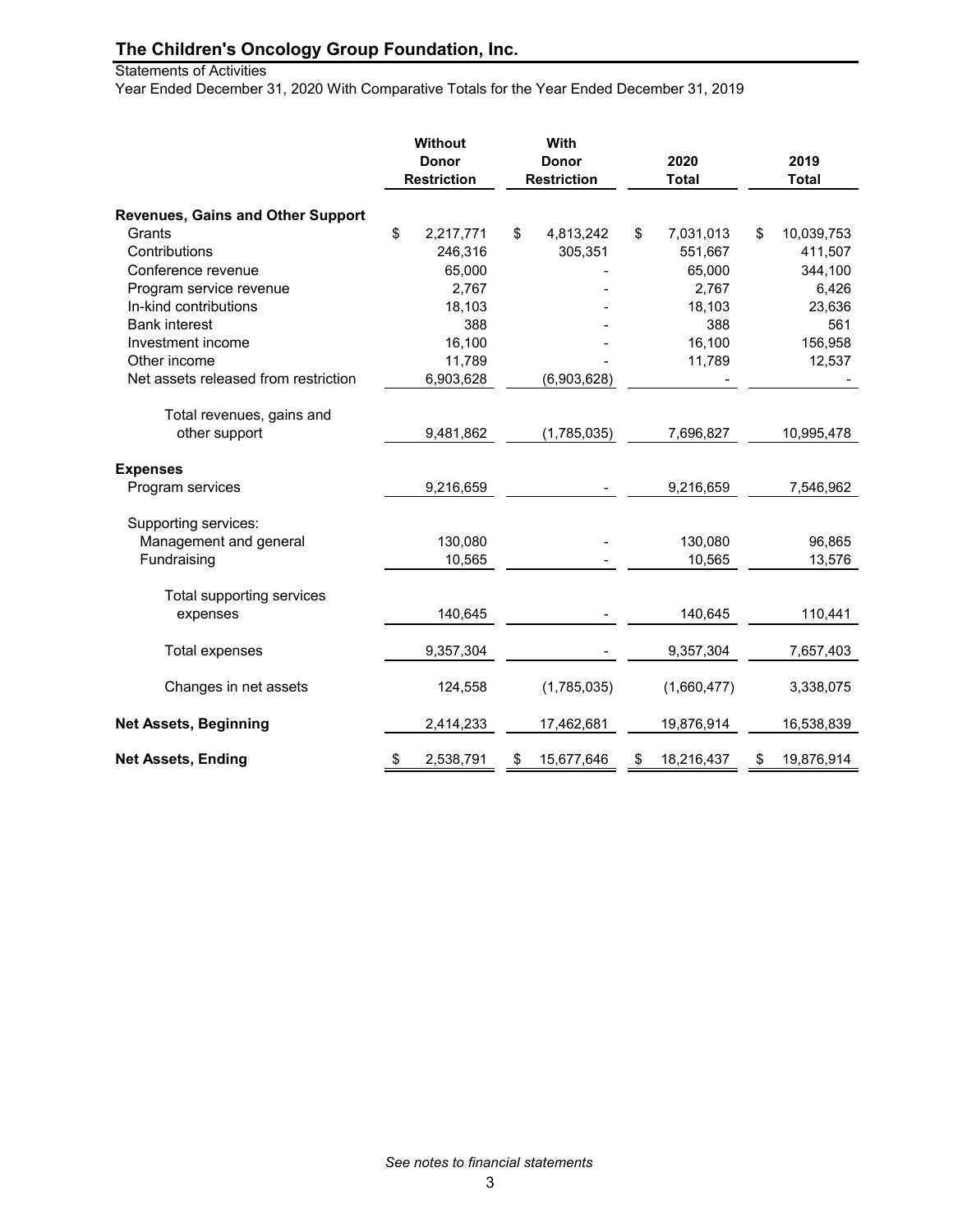Statement of Activities

Year Ended December 31, 2019

|                                          | <b>Without</b><br><b>Donor</b><br><b>Restriction</b> |           | With<br><b>Donor</b><br><b>Restriction</b> | <b>Total</b>     |
|------------------------------------------|------------------------------------------------------|-----------|--------------------------------------------|------------------|
| <b>Revenues, Gains and Other Support</b> |                                                      |           |                                            |                  |
| Grants                                   | \$                                                   | 1,688,063 | \$<br>8,351,690                            | \$<br>10,039,753 |
| Contributions                            |                                                      | 219,197   | 192,310                                    | 411,507          |
| Conference revenue                       |                                                      | 344,100   |                                            | 344,100          |
| Program service revenue                  |                                                      | 6,426     |                                            | 6,426            |
| In-kind contributions                    |                                                      | 23,636    |                                            | 23,636           |
| <b>Bank interest</b>                     |                                                      | 561       |                                            | 561              |
| Investment income                        |                                                      | 156,958   |                                            | 156,958          |
| Other income                             |                                                      | 12,537    |                                            | 12,537           |
| Net assets released from restriction     |                                                      | 5,344,741 | (5,344,741)                                |                  |
| Total revenues, gains and                |                                                      |           |                                            |                  |
| other support                            |                                                      | 7,796,219 | 3,199,259                                  | 10,995,478       |
| <b>Expenses</b>                          |                                                      |           |                                            |                  |
| Program services                         |                                                      | 7,546,962 |                                            | 7,546,962        |
| Supporting services:                     |                                                      |           |                                            |                  |
| Management and general                   |                                                      | 96,865    |                                            | 96,865           |
| Fundraising                              |                                                      | 13,576    |                                            | 13,576           |
| Total supporting services                |                                                      |           |                                            |                  |
| expenses                                 |                                                      | 110,441   |                                            | 110,441          |
| <b>Total expenses</b>                    |                                                      | 7,657,403 |                                            | 7,657,403        |
| Changes in net assets                    |                                                      | 138,816   | 3,199,259                                  | 3,338,075        |
| <b>Net Assets, Beginning</b>             |                                                      | 2,275,417 | 14,263,422                                 | 16,538,839       |
| <b>Net Assets, Ending</b>                | \$                                                   | 2,414,233 | \$<br>17,462,681                           | \$<br>19,876,914 |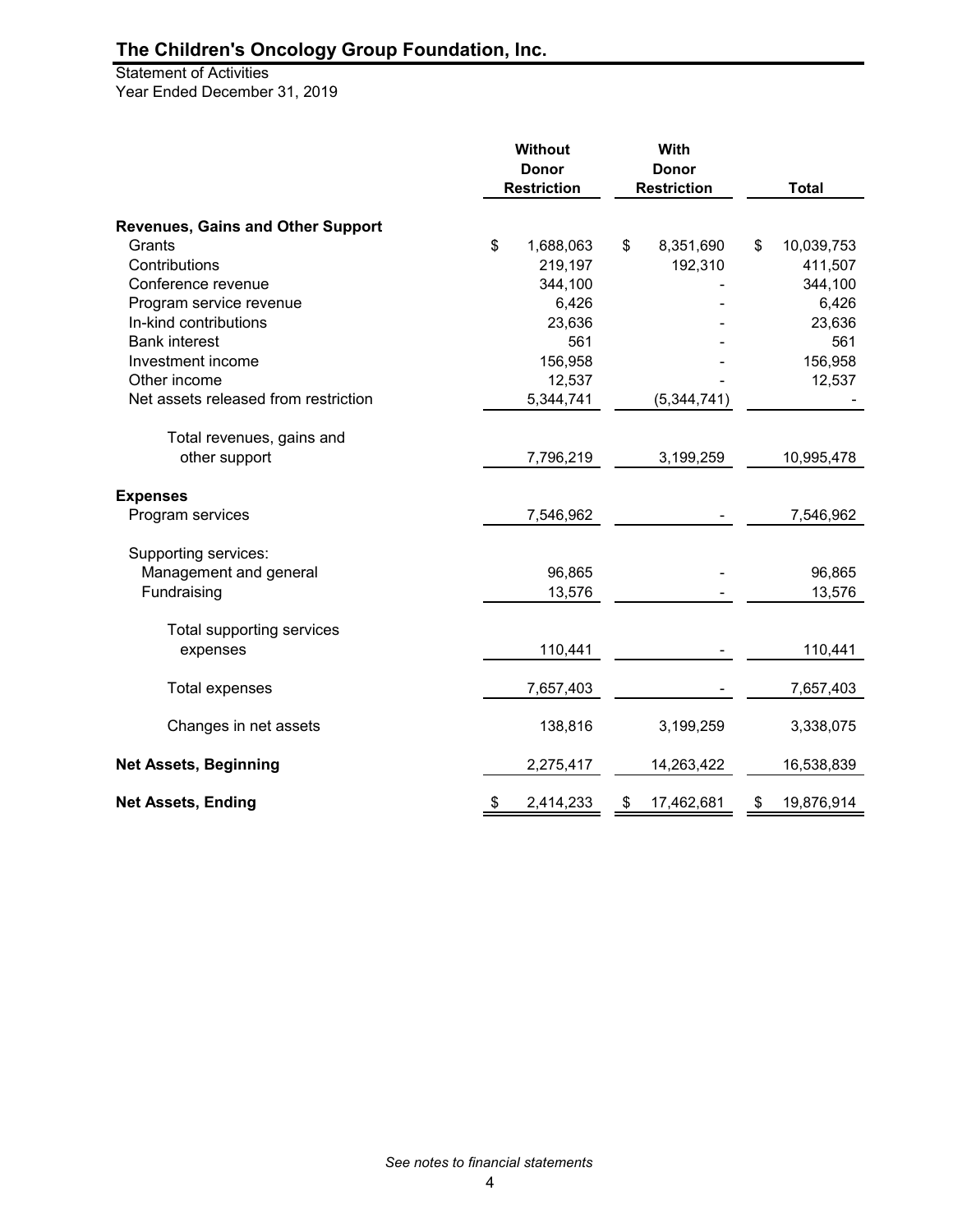## Statements of Functional Expenses

Years Ended December 31, 2020 and 2019

|                          |    |                 |    |                          |                 | 2020            |                  |         |                    |       |                   |  |  |  |  |
|--------------------------|----|-----------------|----|--------------------------|-----------------|-----------------|------------------|---------|--------------------|-------|-------------------|--|--|--|--|
|                          |    | <b>COG Site</b> |    |                          |                 |                 |                  | Program | Other COG          | Total | <b>Management</b> |  |  |  |  |
|                          |    | <b>Support</b>  |    | Capacity                 | <b>Research</b> | <b>Programs</b> | and General      |         | <b>Fundraising</b> |       | <b>Total</b>      |  |  |  |  |
| Grant expense            | \$ | 5,495,400       | \$ | $\sim$                   | \$<br>2,724,139 | \$<br>8.219.539 | \$<br>$\sim$ $-$ | S       | $\sim$             | S     | 8,219,539         |  |  |  |  |
| Research expense         |    |                 |    |                          | 837,214         | 837,214         |                  |         | $\blacksquare$     |       | 837,214           |  |  |  |  |
| Professional fees        |    |                 |    | 20,248                   |                 | 20,248          | 220,158          |         | $\,$               |       | 240,406           |  |  |  |  |
| Conference               |    |                 |    | 125                      |                 | 125             |                  |         | -                  |       | 125               |  |  |  |  |
| Other expenses           |    |                 |    | 38,395                   |                 | 38,395          | 17,809           |         | 2,632              |       | 58,836            |  |  |  |  |
| Insurance                |    |                 |    | $\overline{\phantom{a}}$ |                 |                 | 1.184            |         |                    |       | 1,184             |  |  |  |  |
| Indirect cost allocation |    | 27,767          |    | 38,958                   | 34,413          | 101,138         | (109, 071)       |         | 7,933              |       |                   |  |  |  |  |
|                          |    | 5,523,167       |    | 97,726                   | 3,595,766       | 9,216,659       | 130,080          |         | 10,565             |       | 9,357,304         |  |  |  |  |

|                          | 2019 |                 |         |                          |                                  |                 |     |                          |    |             |    |                          |    |              |
|--------------------------|------|-----------------|---------|--------------------------|----------------------------------|-----------------|-----|--------------------------|----|-------------|----|--------------------------|----|--------------|
|                          |      | <b>COG Site</b> | Program |                          | <b>Other COG</b><br><b>Total</b> |                 |     | <b>Management</b>        |    |             |    |                          |    |              |
|                          |      | <b>Support</b>  |         | Capacity                 |                                  | <b>Research</b> |     | <b>Programs</b>          |    | and General |    | <b>Fundraising</b>       |    | <b>Total</b> |
| Grant expense            | \$   | 4,296,440       | \$      | $\sim$                   | \$                               | 2,613,471       | \$  | 6.909.911                | \$ | $\sim$      | \$ | $\blacksquare$           | \$ | 6,909,911    |
| Research expense         |      |                 |         | $\overline{\phantom{0}}$ |                                  | 451.544         |     | 451,544                  |    |             |    | $\,$                     |    | 451.544      |
| Professional fees        |      |                 |         |                          |                                  |                 |     | $\overline{\phantom{0}}$ |    | 198,927     |    | $\,$                     |    | 198,927      |
| Conference               |      |                 |         | 70,178                   |                                  |                 |     | 70,178                   |    |             |    | $\,$                     |    | 70,178       |
| Travel                   |      |                 |         | 13,457                   |                                  |                 |     | 13,457                   |    |             |    | $\overline{\phantom{0}}$ |    | 13,457       |
| Other expenses           |      |                 |         | 273                      |                                  | 3,712           |     | 3,985                    |    | 4,778       |    | 3,439                    |    | 12,202       |
| Insurance                |      |                 |         |                          |                                  |                 |     | -                        |    | 1.184       |    |                          |    | 1,184        |
| Indirect cost allocation |      | 9,062           |         | 29,647                   |                                  | 59,178          |     | 97,887                   |    | (108, 024)  |    | 10,137                   |    |              |
|                          | \$   | 4,305,502       | \$      | 113,555                  |                                  | 3,127,905       | \$. | 546,962                  |    | 96,865      | \$ | 13,576                   |    | 7,657,403    |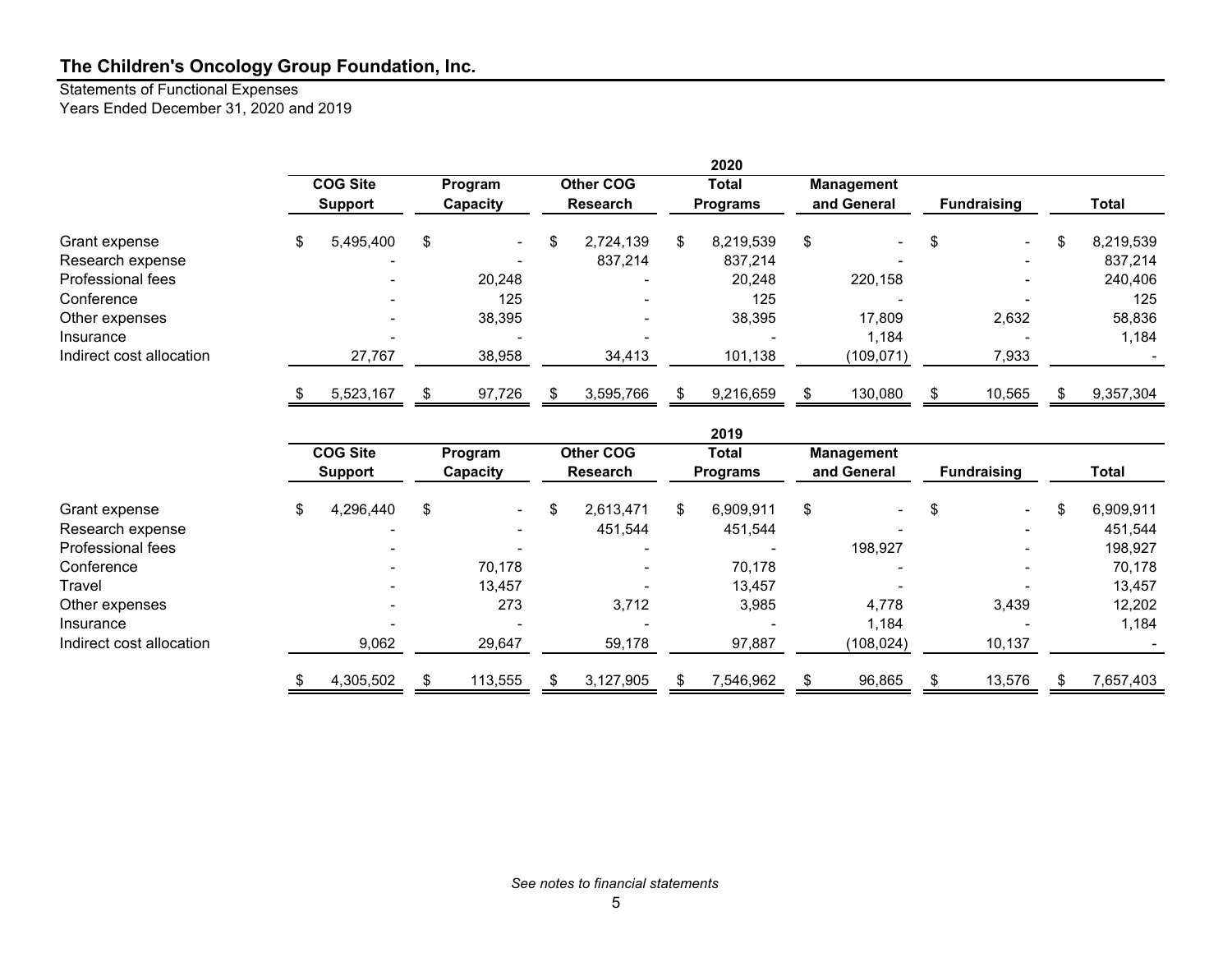## Statements of Cash Flows

Years Ended December 31, 2020 and 2019

|                                                   | 2020              | 2019             |  |  |
|---------------------------------------------------|-------------------|------------------|--|--|
| <b>Cash Flows From Operating Activities</b>       |                   |                  |  |  |
| Changes in net assets                             | \$<br>(1,660,477) | \$<br>3,338,075  |  |  |
| Adjustments to reconcile changes in net assets to |                   |                  |  |  |
| net cash provided by operating activities:        |                   |                  |  |  |
| Realized and unrealized gain                      |                   | (76, 598)        |  |  |
| Changes in assets and liabilities:                |                   |                  |  |  |
| Grants and contributions receivable               | 136,592           | (812, 927)       |  |  |
| Prepaid expenses                                  | 378,727           | (345, 293)       |  |  |
| Accounts payable and accrued expenses             | 1,805,130         | (644, 140)       |  |  |
| Deferred revenue                                  | (141, 193)        | (9, 426)         |  |  |
| Net cash provided by operating activities         | 518,779           | 1,449,691        |  |  |
|                                                   |                   |                  |  |  |
| <b>Cash Flows From Investing Activities</b>       |                   |                  |  |  |
| Purchase of investments                           |                   | (9,032)          |  |  |
| Sale of investments                               |                   | 865,303          |  |  |
| Net cash provided by investing activities         |                   | 856,271          |  |  |
| Net increase in cash and cash equivalents         | 518,779           | 2,305,962        |  |  |
| <b>Cash and Cash Equivalents, Beginning</b>       | 12,955,515        | 10,649,553       |  |  |
| <b>Cash and Cash Equivalents, Ending</b>          | \$<br>13,474,294  | \$<br>12,955,515 |  |  |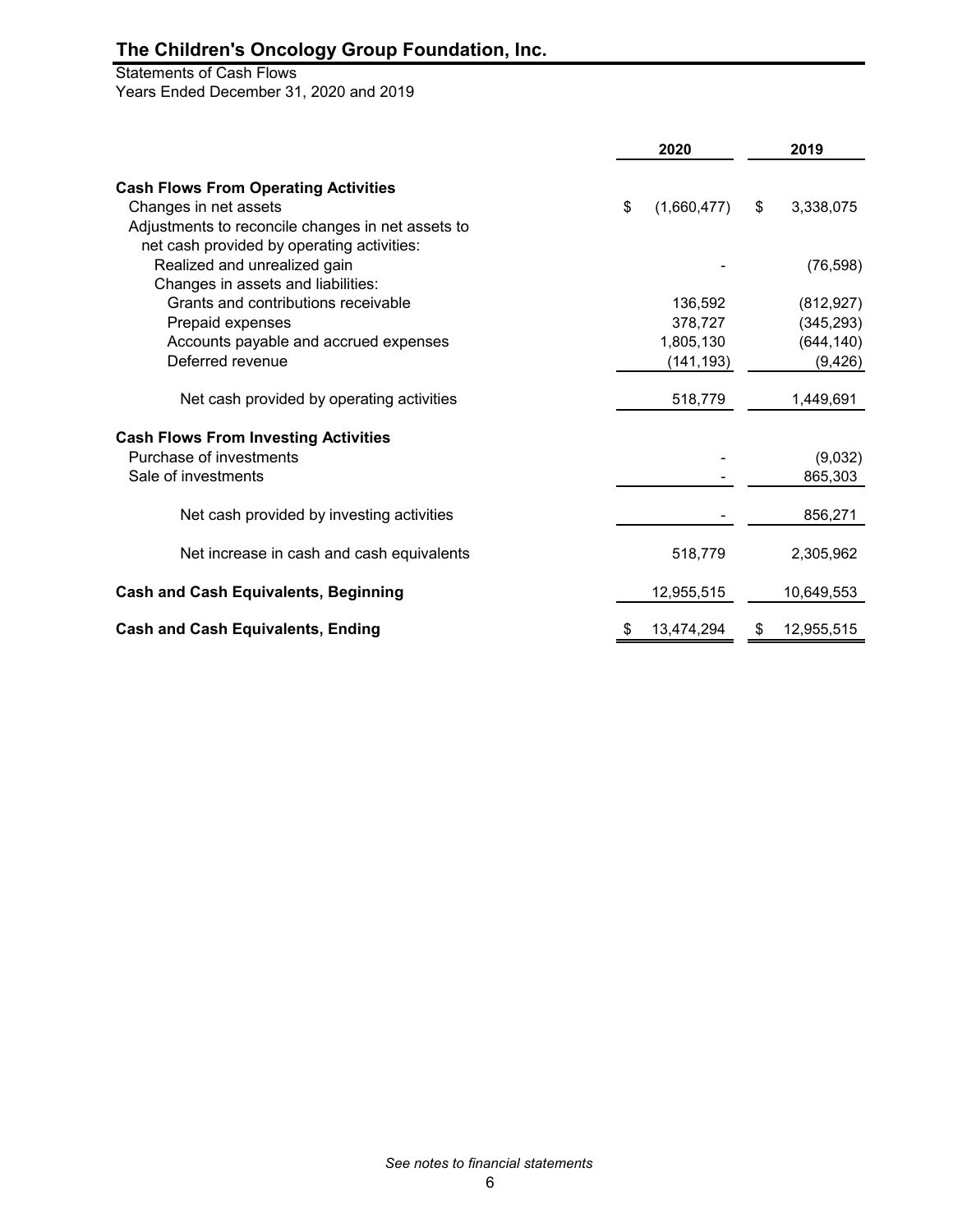#### **1. Nature of Operations**

The Children's Oncology Group Foundation, Inc. (the Foundation) is a not-for-profit organization incorporated in the Commonwealth of Pennsylvania in August 2011. The Foundation was formed to support the Children's Oncology Group (COG), an unincorporated entity, which is the world's largest organization devoted exclusively to childhood and adolescent cancer research. The Foundation enables COG's leadership, comprised of a team of doctors, nurses, laboratory scientists and other allied professionals, to direct the resources raised for childhood cancer research to the areas of highest need and opportunity. The board of the Foundation is comprised of members of the executive committee of COG. The Foundation allows philanthropic funds from individual supporters and organizations to go directly to COG and other organizations to fund their much-needed research. In an era of rapid scientific discovery, this direct link allows COG researchers to respond quickly to new discoveries with great potential to benefit children with cancer. The Foundation's 2020 and 2019 grant expense consists of sub-grants made primarily to one organization that disperses the funds on behalf of the Foundation to COG member sites.

These activities are primarily supported by grants and contributions from foundations, corporations and individuals.

#### **2. Summary of Significant Accounting Policies**

#### **Basis of Financial Reporting**

The Foundation follows the authoritative guidance for external financial reporting by not-for-profit organizations and requires that unconditional promises to give (contributions) be recorded as a receivable and revenue and requires the Foundation to distinguish between contributions received for each net asset classification in accordance with donor-imposed restrictions. The authoritative guidance also establishes standards for external financial reporting by not-for-profit organizations and requires that resources be classified for accounting and reporting purposes into two net asset classifications according to externally (donor) imposed restrictions.

A description of the net asset classifications follows:

#### **Net Assets**

**Net Assets Without Donor Restriction** - Net assets that are not subject to donor-imposed stipulations and these net assets may be designated for specific purposes by action of the Board of Directors. There are no designations on net assets without donor restrictions as of December 31, 2020 and 2019. Net assets without donor restriction are available for the support of operations and whose use is not externally restricted.

**Net Assets With Donor Restriction** - Net assets whose use by the Foundation is subject to donor-imposed stipulations that can be fulfilled by actions of the Foundation pursuant to those stipulations or that expire by the passage of time are reported as net assets with donor restrictions. When a donor restriction expires, that is, when a stipulated time restriction ends or purpose restriction is accomplished, these net assets with donor restriction are reclassified to net assets without restriction and reported in the statements of activities as net assets released from restriction. Additionally, fund receive as gifts and bequests, which have been accepted with the donor stipulation that the principal be maintained intact in perpetuity, are reported as net assets with donor restrictions. The Foundation does not have any net asset balances with the donor stipulation that the principal be maintained intact in perpetuity as of December 31, 2020 and 2019.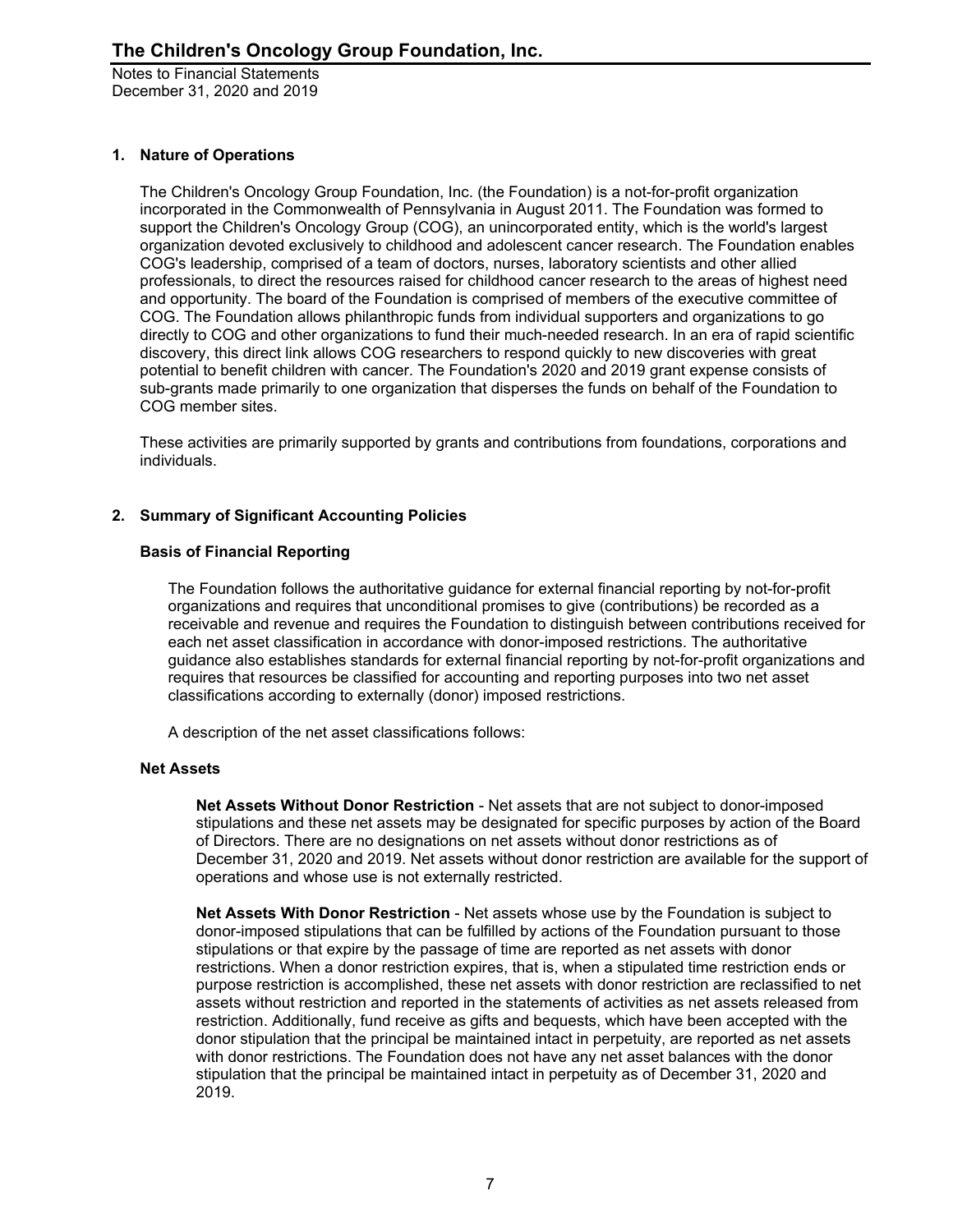#### **Revenue Recognition**

#### **Grants and Contributions**

Grants or contributions are reported as revenue in the year in which payments are received and/or unconditional promises to give are made. All grants and contributions are considered to be without donor restriction unless specifically restricted by the donor. Grants and contributions restricted by the donor for specific purposes are reported as with donor restriction, which increase those net asset classifications. When a donor restriction expires, that is, a time restriction ends or a stipulated purpose restriction is accomplished, net assets with donor restrictions are released to net assets without donor restriction.

Grants and contributions, including unconditional promises to give, that are expected to be received within one year are recorded at net realizable value. Grants and contributions that are expected to be collected in future years are recorded at the present value of their expected future cash flows, which approximates fair value. All grants and contributions receivable as of December 31, 2020 and 2019 are expected to be collected within one year, therefore no discount rate in determination of the present value of this balance is necessary.

#### **Conference and Program Service Revenue**

Revenues from conferences and program services are recognized at the time or over the period of time of the conference or program. Conference revenues that have been collected, but for which the conference has not been held as of the year-end, and program service revenue collected related to an exchange agreement for which the related services have not yet been performed, are considered not yet earned and included in deferred revenue in the statements of financial position. The Foundation reported deferred revenue balances related to program service of \$0 and \$141,193 as of December 31, 2020 and 2019, respectively.

#### **In-Kind Contributions**

In-kind contributions include donated goods and services that are recognized as revenues and expenses based on the estimated fair value of the goods or services as of the date provided. The Foundation received \$18,103 and \$23,636 in in-kind professional services in the years ended December 31, 2020 and 2019, respectively.

#### **Cash and Cash Equivalents**

For the purposes of the statements of cash flows, cash and cash equivalents includes interest-bearing deposits with original maturities of three months or less, including money market funds and certificates of deposit.

#### **Use of Estimates**

The preparation of financial statements in conformity with accounting principles generally accepted in the United States of America requires management to make estimates and assumptions that affect the reported amounts of assets and liabilities and disclosure of contingent assets and liabilities at the date of the financial statements, and the reported amounts of revenues and expenses during the reporting period. Actual results could differ from those estimates.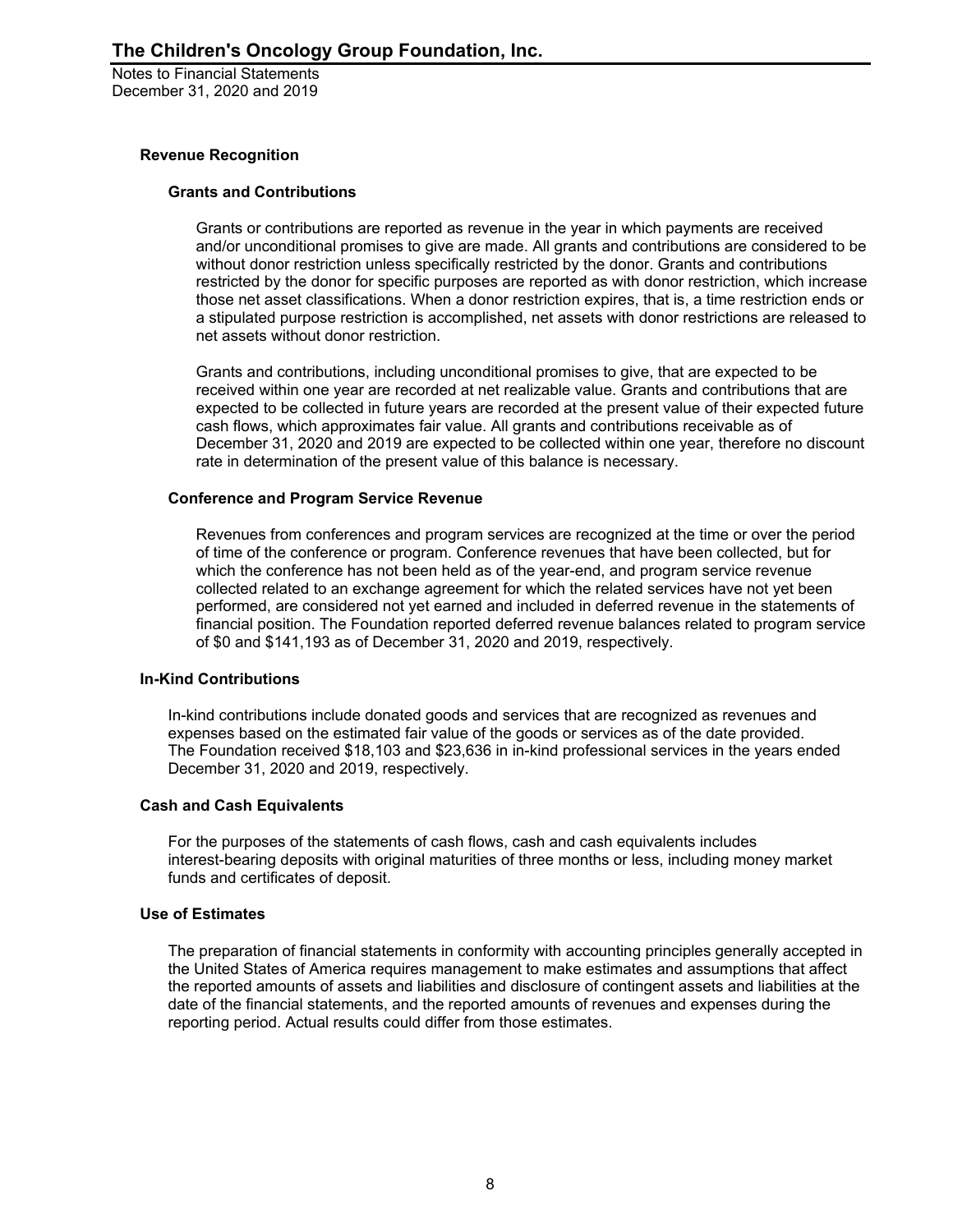#### **Functional Allocation of Expenses**

The costs of providing the various programs and other activities have been summarized on a functional basis in the statements of activities. The financial statements report certain categories of expense that are attributable to more than one program or supporting function. Therefore, these expenses require allocation on a reasonable basis that is consistently applied. Accordingly, certain costs have been allocated among the program and supporting services benefitted based on a percentage of personnel costs.

#### **Income Tax**

The Foundation qualifies as a tax-exempt organization under Section 501(c)(3) of the Internal Revenue Code. Accordingly, the Foundation is exempt from income tax.

The Foundation accounts for uncertainty in income taxes recognized in the financial statements using a recognition threshold of more likely than not as to whether the uncertainty will be sustained upon examination by the appropriate taxing authority. Measurement of the tax uncertainty occurs if the recognition threshold has been met. Management determined there were no tax uncertainties that met the recognition threshold.

The Federal Form 990, *Return of Organization* Exempt from Income Tax, is subject to examination by the Internal Revenue Service, generally for three years after filed.

#### **COVID-19**

On January 30, 2020, a novel strain of coronavirus disease (COVID-19), identified in December 2019, was declared a Public Health Emergency of International Concern by the World Health Organization. The COVID-19 pandemic has had significant effects on global markets, supply chains, businesses and communities. In response to travel restrictions and potential health concerns the 2020 conferences and meetings were cancelled. The extent of the impact the COVID-19 pandemic will have on the Foundation will depend on future developments, including the duration and spread of the outbreak and related governmental or other regulatory actions.

#### **Subsequent Events**

Subsequent events were evaluated for recognition or disclosure through November 8, 2021, the date the financial statements were available to be issued.

#### **New Accounting Standard, Not Yet Adopted**

In September 2020, the Financial Accounting Standards Board issued Accounting Standards Update (ASU) No. 2020-07*, Not-for-Profit Entities (Topic 958) Presentation and Disclosures by Not-for-Profit Entities for Contributed Nonfinancial Assets*. This amendment will require presentation of contributed nonfinancial assets as a separate line item in the statement of activities, apart from contributions of cash and other financial assets. Additionally, the amendment will expand the financial statement disclosures for contributed nonfinancial assets to include disaggregation of the amount of contributed nonfinancial assets recognized within the statement of activities by category that depicts the type of contributed nonfinancial assets, qualitative information about whether the contributed nonfinancial assets were either monetized or utilized during the reporting period, and a description of any donor-imposed restrictions associated with the contributed nonfinancial asset. ASU No. 2020-07 is effective for the Foundation's year ended December 31, 2022. The Foundation will be determining its implementation approach and assessing the impact this guidance may have on its financial statement.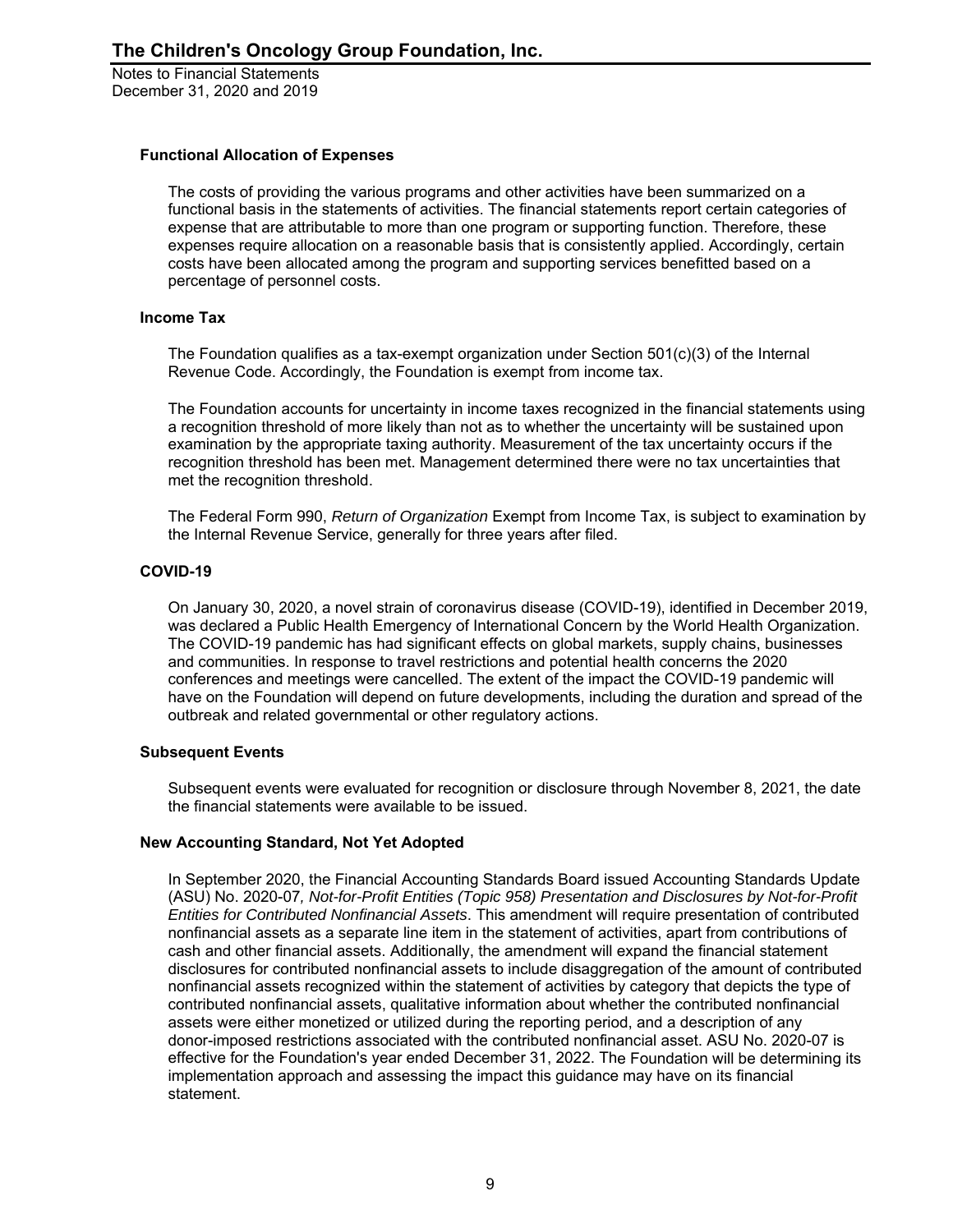#### **3. Net Assets With Donor Restrictions**

Net assets with donor restrictions as of December 31, 2020 and 2019 are designated for the following purposes:

|                                                 | 2020            | 2019             |
|-------------------------------------------------|-----------------|------------------|
| Pediatric cancer research supplemental programs | \$<br>1,157,371 | \$<br>3,958,630  |
| Project: EveryChild                             | 4,128,300       | 3,775,934        |
| Infrastructure projects                         | 512,018         | 251,494          |
| Long-term follow-up center                      | 140,225         |                  |
| <b>Integrated Translational Science Center</b>  | 285,038         | 313,267          |
| <b>COG Reference Laboratories</b>               | 1,317,000       | 1,247,767        |
| Leukemia research                               | 1,427,530       | 1,370,106        |
| Bone tumor research                             | 68,816          |                  |
| Acute myeloid leukemia research                 | 1,101,381       | 912,443          |
| Lymphoma research                               | 11,500          | 6,500            |
| Nursing discipline                              | 115,532         | 112,740          |
| Adolescent and young adult research             | 1,172           | 1,172            |
| General cancer research                         | 24,285          | 197,864          |
| Other research support                          | 4,032,958       | 4,449,739        |
| Central nervous system tumor research           | 208,445         |                  |
| Neuroblastoma research                          | 630,570         | 628,120          |
| Renal tumor research                            | 167,638         | 84,638           |
| Soft tissue sarcoma research                    | 197,867         | 2,267            |
| <b>Pediatric MATCH</b>                          | 150,000         | 150,000          |
|                                                 |                 |                  |
| Total                                           | 15,677,646      | \$<br>17,462,681 |

#### **4. Net Assets Released From Restrictions**

Net assets were released from donor or grantor restrictions by incurring expenses satisfying the restricted purposes or by occurrence of other events specified by donors or grantors during the years ended December 31, 2020 and 2019:

|                                                 |   | 2020      | 2019            |
|-------------------------------------------------|---|-----------|-----------------|
| Pediatric cancer research supplemental programs | S | 2,108,660 | \$<br>1,101,947 |
| Project: EveryChild                             |   | 1,543,430 | 1,490,724       |
| Infrastructure projects                         |   | 239,477   | 6,036           |
| <b>Integrated Translational Science Centers</b> |   | 253,267   | 871,618         |
| <b>COG Reference Laboratories</b>               |   | 1,247,767 | 917,233         |
| Leukemia research                               |   | 410,651   | 440,000         |
| Bone tumor research                             |   |           | 22,558          |
| Acute myeloid leukemia research                 |   | 411,086   | 172,822         |
| Nursing discipline                              |   | 2,208     | 7,089           |
| General cancer research                         |   | 174,117   | 218,618         |
| Other research support                          |   | 416,780   | 96,096          |
| Central nervous system tumor research           |   | 95,385    |                 |
| Neuroblastoma research                          |   | 800       |                 |
| Total                                           |   | 6,903,628 | \$<br>5,344,741 |